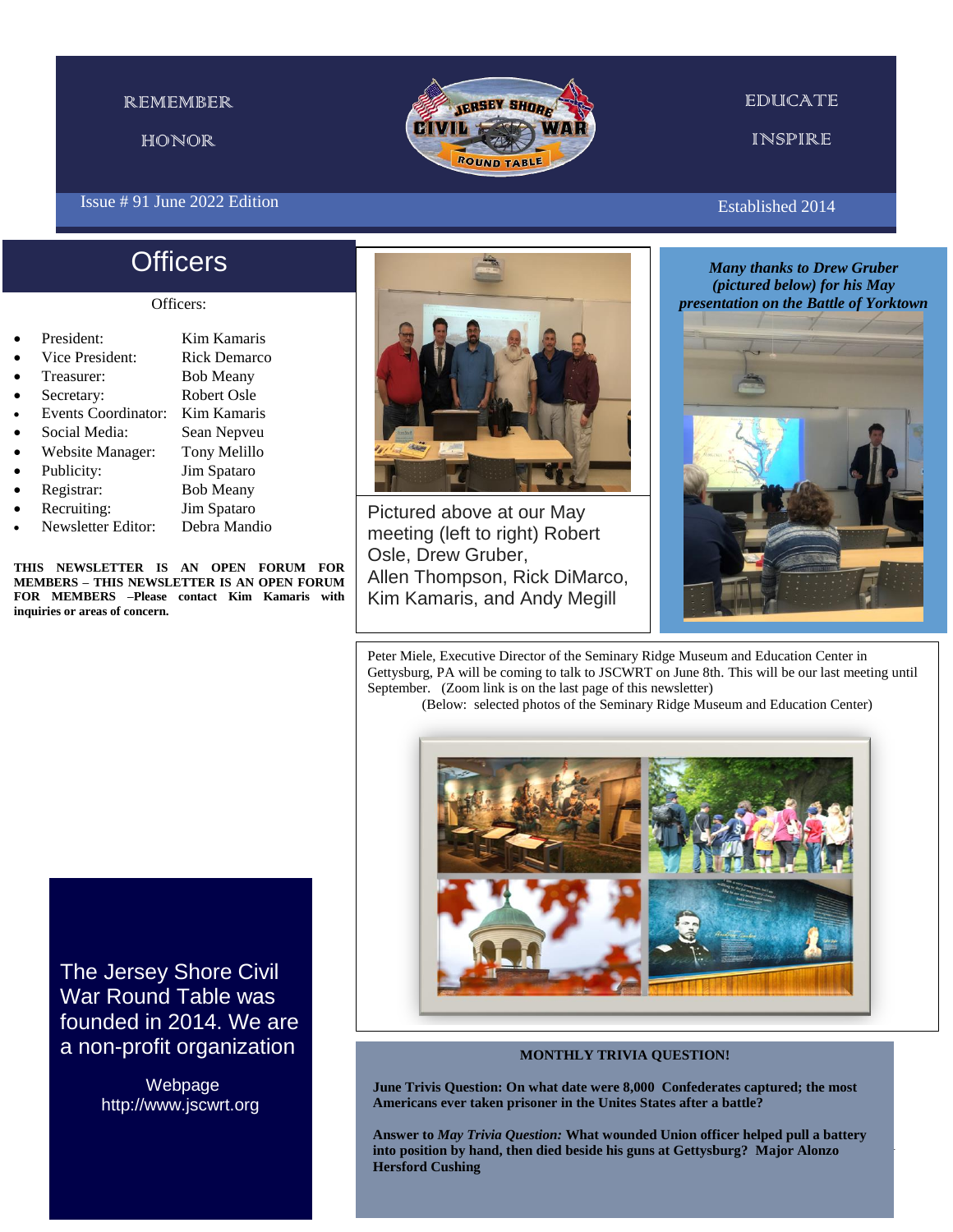## **News and Upcoming Events**

All meetings are 7 pm on the OCC Campus, 214 Bartlett Hall and simultaneously on Zoom unless otherwise noted

- June 8th: Peter C. Miele- from the Seminary Ridge Museum and Education Center to discuss their museum and foundation. This will be in-Lieu of June Re-organization meeting.
- September: Professor Chris DeRosa of Monmouth University will be back with us. Dr. DeRosa will be expanding on his Reconstruction presentation to include "How Reconstrucion is presented in our texts and books".
- October: Allen Thompson presenting on Gettysburg night of Day 1 and 2
- November: John Chaballa and Western Theater expert on "The Battle of Nashville"
- We are in the process of making past newsletters available to review on our Website, Tony Melillo and Debbie Mandio are coordinating that effort.
- JSCWRT Venmo: [JSCWRT2014@gmail.com](mailto:JSCWRT2014@gmail.com)